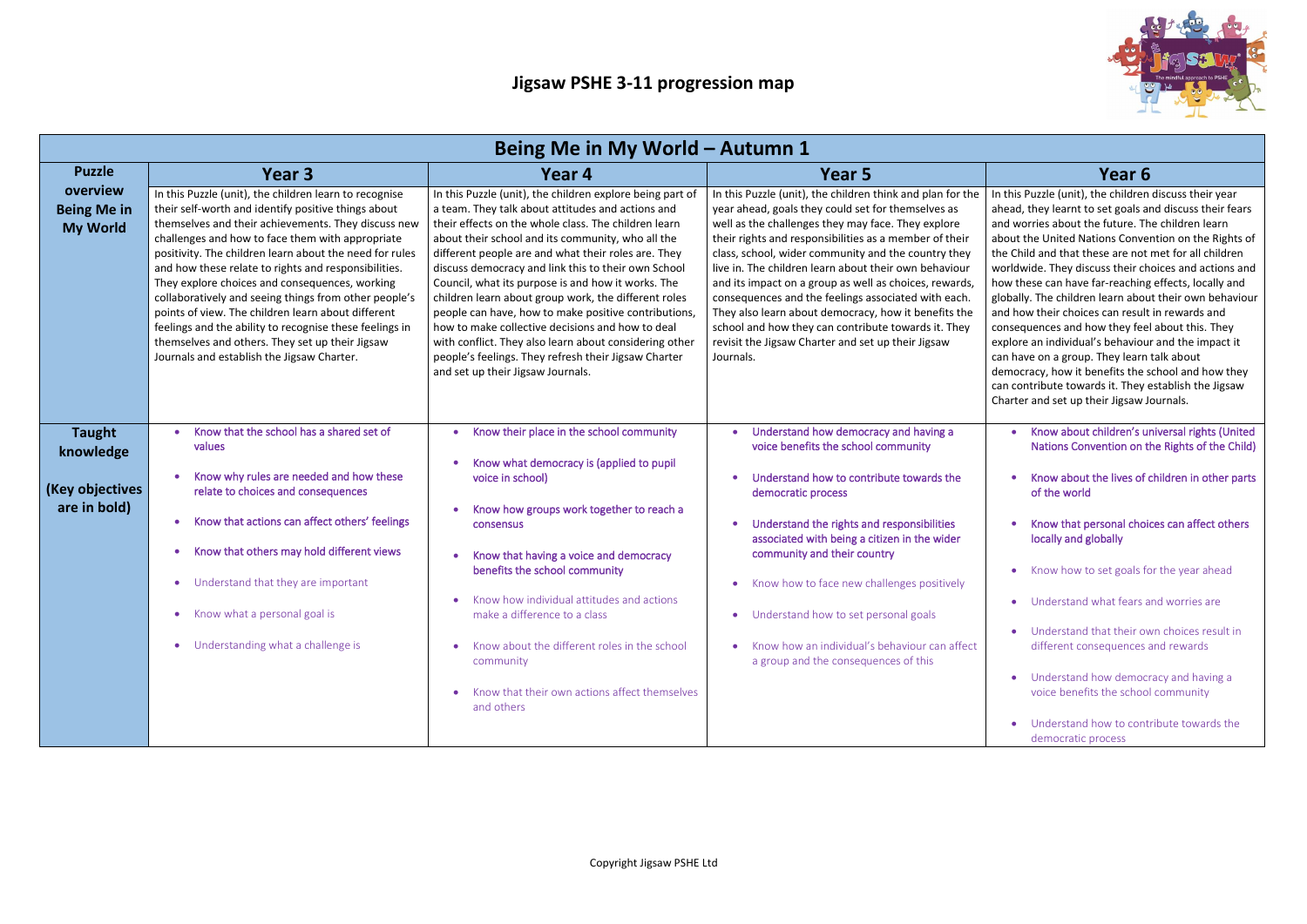| <b>Celebrating Difference- Autumn 2</b> |  |
|-----------------------------------------|--|
|                                         |  |

| <b>Puzzle</b>      | Year 3                                                         | Year 4                                                      | Year 5                                                        | Year 6                                  |
|--------------------|----------------------------------------------------------------|-------------------------------------------------------------|---------------------------------------------------------------|-----------------------------------------|
| overview           | In this Puzzle (unit), the children learn about families, that | In this Puzzle (unit), the children consider the concept of | In this Puzzle (unit), the children explore culture and       | In this Puzzle (unit), the children dis |
| <b>Celebrating</b> | they are all different and that sometimes they fall out with   | judging people by their appearance, of first impressions    | cultural differences. They link this to racism, debating what | similarities and that, for some peop    |
| <b>Difference</b>  | each other. The children practise methods to calm              | and of what influences their thinking on what is normal.    | it is and how to be aware of their own feelings towards       | difficult. The children learn about b   |
|                    | themselves down and discuss the 'Solve it together'            | They explore more about bullying, including online bullying | people from different cultures. They revisit the topic of     | can have power over others in a gro     |
|                    | technique. The children revisit the topic of bullying and      | and what to do if they suspect or know that it is taking    | bullying and discuss rumour spreading and name-calling.       | strategies for dealing with this as w   |
|                    | discuss being a witness (bystander); they discover how a       | place. They discuss the pressures of being a witness and    | The children learn that there are direct and indirect ways of | issues. The children learn about peo    |
|                    | witness has choices and how these choices can affect the       | why some people choose to join in or choose to not tell     | bullying as well as ways to encourage children to not using   | look at specific examples of disable    |
|                    | bullying that is taking place. The children also talk about    | anyone about what they have seen. The children share        | bullying behaviours. The children consider happiness          | amazing lives and achievements.         |
|                    | using problem-solving techniques in bullying situations.       | their own uniqueness and what is special about              | regardless of material wealth and respecting other people's   |                                         |
|                    | They discuss name-calling and practise choosing not to use     | themselves. They talk about first impressions and when      | cultures.                                                     |                                         |
|                    | hurtful words. They also learn about giving and receiving      | their own first impressions of someone have changed.        |                                                               |                                         |
|                    | compliments and the feelings associated with this.             |                                                             |                                                               |                                         |

In this Puzzle (unit), the children discuss differences and similarities and that, for some people, being different is difficult. The children learn about bullying and how people can have power over others in a group. They discover strategies for dealing with this as well as wider bullying issues. The children learn about people with disabilities and look at specific examples of disabled people who have amazing lives and achievements.

| <b>Social and</b><br><b>Emotional</b><br><b>skills</b><br>(Key objectives<br>are in bold) | Make other people feel valued<br>$\bullet$<br>Develop compassion and empathy for others<br>Be able to work collaboratively<br>Recognise self-worth<br>$\bullet$<br>Identify personal strengths<br>Be able to set a personal goal<br>Recognise feelings of happiness, sadness,<br>worry and fear in themselves and others | Identify the feelings associated with being<br>included or excluded<br>Be able to take on a role in a group discussion<br>/ task and contribute to the overall outcome<br>Know how to regulate my emotions<br>Can make others feel cared for and welcome<br>Recognise the feelings of being motivated or<br>unmotivated<br>Can make others feel valued and included<br>Understand why the school community<br>benefits from a Learning Charter<br>Be able to help friends make positive choices | Empathy for people whose lives are different<br>from their own<br>Consider their own actions and the effect they<br>have on themselves and others<br>Be able to work as part of a group, listening<br>and contributing effectively<br>Be able to identify what they value most about<br>school<br>Identify hopes for the school year<br>Understand why the school community<br>benefits from a Learning Charter<br>Be able to help friends make positive choices<br>Know how to regulate my emotions |
|-------------------------------------------------------------------------------------------|--------------------------------------------------------------------------------------------------------------------------------------------------------------------------------------------------------------------------------------------------------------------------------------------------------------------------|-------------------------------------------------------------------------------------------------------------------------------------------------------------------------------------------------------------------------------------------------------------------------------------------------------------------------------------------------------------------------------------------------------------------------------------------------------------------------------------------------|------------------------------------------------------------------------------------------------------------------------------------------------------------------------------------------------------------------------------------------------------------------------------------------------------------------------------------------------------------------------------------------------------------------------------------------------------------------------------------------------------|
| <b>Vocabulary</b>                                                                         | Year <sub>3</sub>                                                                                                                                                                                                                                                                                                        | Year 4                                                                                                                                                                                                                                                                                                                                                                                                                                                                                          | Year 5                                                                                                                                                                                                                                                                                                                                                                                                                                                                                               |
|                                                                                           | Consolidate KS1                                                                                                                                                                                                                                                                                                          | Consolidate KS1 & Yr 3                                                                                                                                                                                                                                                                                                                                                                                                                                                                          | Consolidate KS1, Yrs 3 & 4                                                                                                                                                                                                                                                                                                                                                                                                                                                                           |
|                                                                                           | Welcome, Valued, Achievements, Pleased, Personal                                                                                                                                                                                                                                                                         | Included, Excluded, Role, Job Description, School                                                                                                                                                                                                                                                                                                                                                                                                                                               | Ghana, West Africa, Cocoa Plantation, Cocoa Pods,                                                                                                                                                                                                                                                                                                                                                                                                                                                    |
|                                                                                           | Goal, Acknowledge, Affirm, Emotions, Feelings,                                                                                                                                                                                                                                                                           | Community, Democracy, Democratic, Decisions,                                                                                                                                                                                                                                                                                                                                                                                                                                                    | Machete, Community, Education, Wants, Needs,                                                                                                                                                                                                                                                                                                                                                                                                                                                         |
|                                                                                           | Nightmare, Solutions, Support, Dream, Behaviour,<br>Fairness, Group Dynamics, Team Work, View Point,<br>Ideal School, Belong                                                                                                                                                                                             | Voting, Authority, Contribution, Observer, UN<br>Convention on Rights of Child (UNCRC)                                                                                                                                                                                                                                                                                                                                                                                                          | Maslow, Empathy, Comparison, Opportunities,<br>Education, Empathise, Obstacles, Co-operation,<br>Collaboration, Legal, Illegal, Lawful, Laws,<br>Participation, Motivation, Decision                                                                                                                                                                                                                                                                                                                 |

- Know own wants and needs • Be able to compare their life with the lives of those less fortunate • Demonstrate empathy and understanding towards others • Can demonstrate attributes of a positive rolemodel • Can take positive action to help others • Be able to contribute towards a group task • Know what effective group work is • Know how to regulate my emotions
- Be able to make others feel welcomed and valued

# **Year 6**

### Consolidate KS1 & KS2

Challenge, Goal, Attitude, Citizen, Views, Opinion, Collective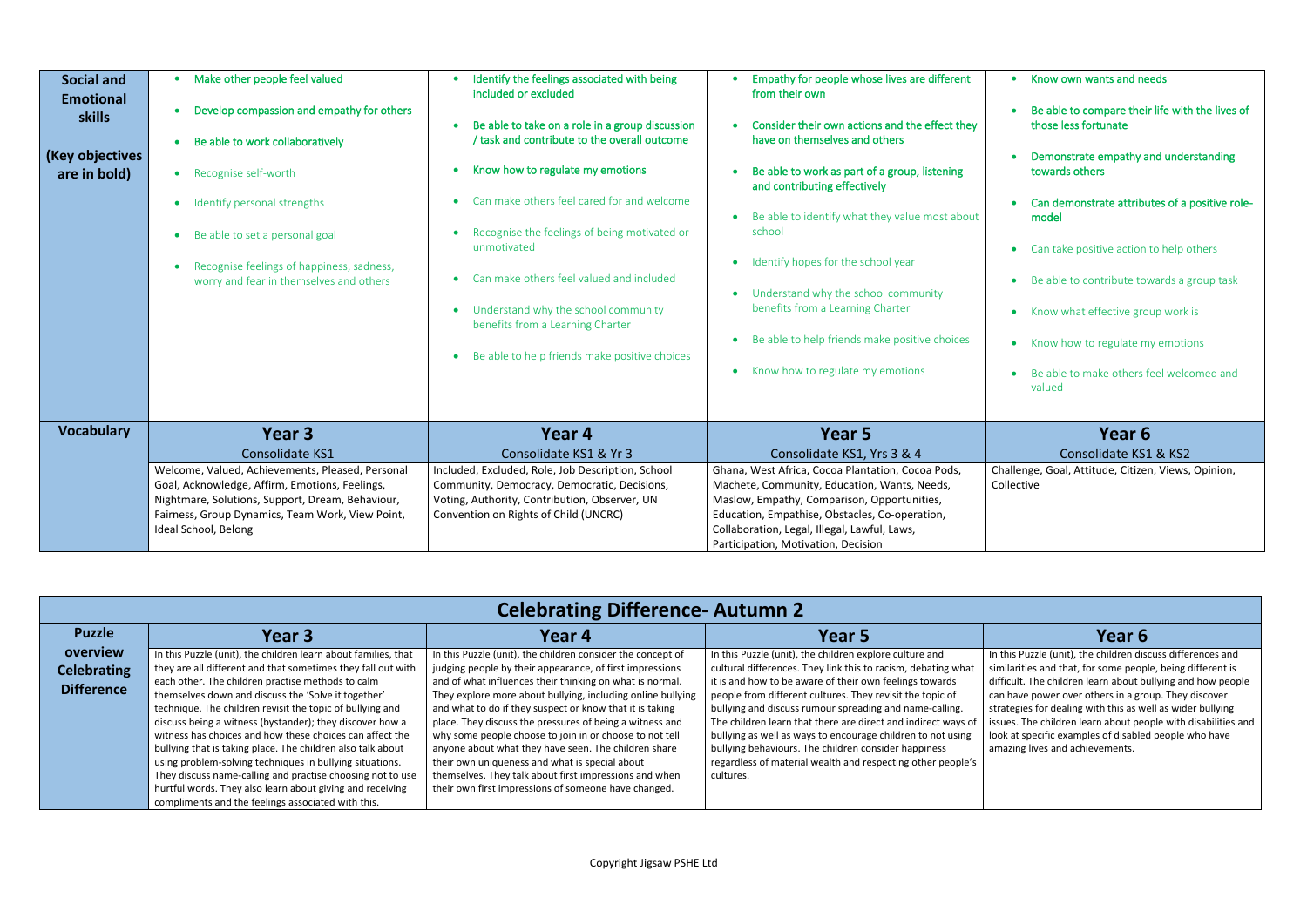| <b>Taught</b><br>knowledge<br>(Key objectives<br>are in bold)                      | Know what it means to be a witness to bullying and<br>that a witness can make the situation worse or<br>better by what they do<br>Know that conflict is a normal part of relationships<br>Know that some words are used in hurtful ways<br>$\bullet$<br>and that this can have consequences<br>Know why families are important<br>$\bullet$<br>Know that everybody's family is different<br>$\bullet$<br>Know that sometimes family members don't get<br>along and some reasons for this     | Know that some forms of bullying are harder to<br>$\bullet$<br>identify e.g. tactical ignoring, cyber-bullying<br>Know the reasons why witnesses sometimes join in<br>with bullying and don't tell anyone<br>Know that sometimes people make assumptions<br>$\bullet$<br>about a person because of the way they look or act<br>Know there are influences that can affect how we<br>judge a person or situation<br>Know what to do if they think bullying is or might<br>be taking place<br>Know that first impressions can change<br>$\bullet$                                                           | Know external forms of support in regard to<br>bullying e.g. Childline<br>Know that bullying can be direct and indirect<br>$\bullet$<br>Know what racism is and why it is unacceptable<br>Know what culture means<br>Know that differences in culture can sometimes be<br>a source of conflict<br>Know that rumour-<br>spreading is a form of bullying online and offline<br>Know how their life is different from the lives of<br>children in the developing world                                                                                                       |
|------------------------------------------------------------------------------------|----------------------------------------------------------------------------------------------------------------------------------------------------------------------------------------------------------------------------------------------------------------------------------------------------------------------------------------------------------------------------------------------------------------------------------------------------------------------------------------------|----------------------------------------------------------------------------------------------------------------------------------------------------------------------------------------------------------------------------------------------------------------------------------------------------------------------------------------------------------------------------------------------------------------------------------------------------------------------------------------------------------------------------------------------------------------------------------------------------------|---------------------------------------------------------------------------------------------------------------------------------------------------------------------------------------------------------------------------------------------------------------------------------------------------------------------------------------------------------------------------------------------------------------------------------------------------------------------------------------------------------------------------------------------------------------------------|
| <b>Social and</b><br><b>Emotional</b><br>skills<br>(Key objectives<br>are in bold) | Use the 'Solve it together' technique to calm and<br>resolve conflicts with friends and family<br>Be able to 'problem-solve' a bullying situation<br>accessing appropriate support if necessary<br>Be able to show appreciation for their families,<br>parents and carers<br>Empathise with people who are bullied<br>Employ skills to support someone who is bullied<br>• Be able to recognise, accept and give compliments<br>Recognise feelings associated with receiving a<br>compliment | Be comfortable with the way they look<br>Try to accept people for who they are<br>$\bullet$<br>Be non-judgemental about others who are<br>different<br>Identify influences that have made them think or<br>feel positively/negatively about a situation<br>Identify feelings that a bystander might feel in a<br>bullying situation<br>• Identify reasons why a bystander might join in with<br>bullying<br>Revisit the 'Solve it together' technique to practise<br>conflict and bullying scenarios<br>Identify their own uniqueness<br>Identify when a first impression they had was right<br>or wrong | Appreciate the value of happiness regardless of<br>material wealth<br>Identify their own culture and different cultures<br>within their class community<br>Identify their own attitudes about people from<br>different faith and cultural backgrounds<br>Develop respect for cultures different from their<br>own<br>Identify a range of strategies for managing their<br>own feelings in bullying situations<br>Identify some strategies to encourage children who<br>use bullying behaviours to make other choices<br>Be able to support children who are being bullied |
| Vocabulary                                                                         | Year 3<br><b>Consolidate KS1</b><br>Loving, Caring, Safe, Connected, Conflict, Solve It Together,<br>Solutions, Resolve, Witness, Bystander, Bullying, Gay,<br>Feelings, Tell, Consequences, Hurtful, Compliment,                                                                                                                                                                                                                                                                            | Year 4<br>Consolidate KS1 & Yr 3<br>Character, Judgement, Surprised, Different, Appearance,<br>Accept, Influence, Opinion, Attitude, Secret, Deliberate, On<br>purpose, Bystander, Witness, Problem-solve, Cyber<br>bullying, Text message, Website, Troll, Physical features,<br>Impression, Changed                                                                                                                                                                                                                                                                                                    | Year 5<br>Consolidate KS1, Yrs 3 & 4<br>Culture, Conflict, Similarity, Belong, Culture Wheel, Racism,<br>Colour, Race, Discrimination, Ribbon, Rumour, Name-<br>calling, Racist, Homophobic, Cyber bullying, Texting,<br>Problem solving, Indirect, Direct, Happiness, Developing<br>World, Celebration, Artefacts, Display, Presentation                                                                                                                                                                                                                                 |

- Know that people can hold power over others individually or in a group
- Know that power can play a part in a bullying or conflict situation
- Know that there are different perceptions of 'being normal' and where these might come from
- Know that difference can be a source of celebration as well as conflict
- Know that being different could affect someone's life
- Know why some people choose to bully others
- Know that people with disabilities can lead amazing lives
- Empathise with people who are different and be aware of my own feelings towards them
- Identify feelings associated with being excluded
- Be able to recognise when someone is exerting power negatively in a relationship
- Be able to vocalise their thoughts and feelings about prejudice and discrimination and why it happens
- Use a range of strategies when involved in a bullying situation or in situations where difference is a source of conflict
- Identify different feelings of the bully, bullied and bystanders in a bullying scenario
- Appreciate people for who they are
- Show empathy

### **Year 6** Consolidate KS1 & KS2

Normal, Ability, Disability, Visual impairment, Empathy, Perception, Medication, Vision, Blind, Diversity, Transgender, Gender Diversity, Courage, Fairness, Rights, Responsibilities, Power, Struggle, Imbalance, Harassment, Direct, Indirect, Argument, Recipient, Para-Olympian, Achievement, Accolade, Perseverance, Sport, Admiration, Stamina, Celebration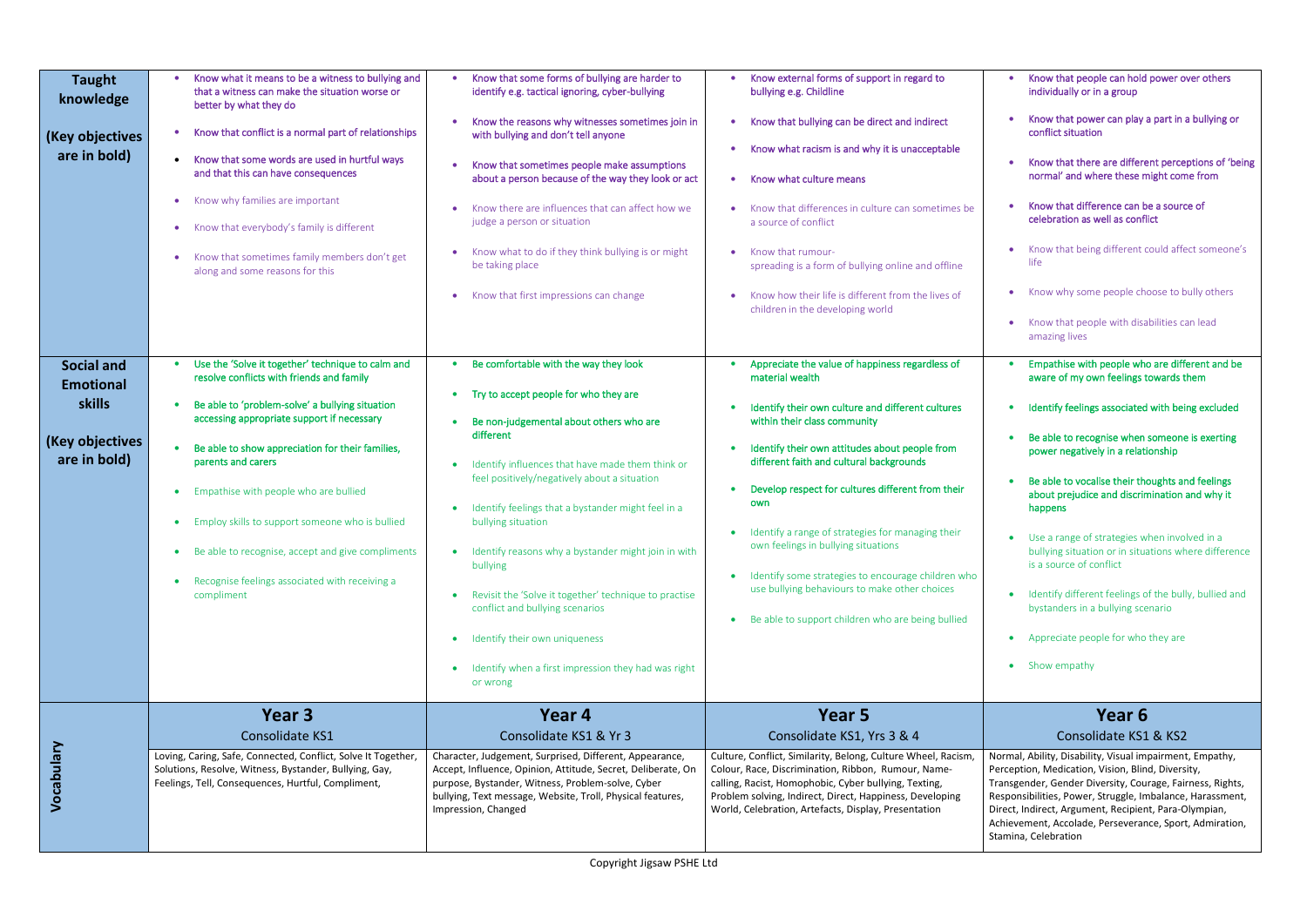In this Puzzle, the children share their own strengths and further stretching themselves by setting challenging and realistic goals. They discuss the learning steps they will need to take as well as talking about how to stay motivated. The children reflect on various global issues and explore places where people may be suffering or living in difficult situations; whilst doing this, they reflect on their own emotions linked to this learning. The children also discover what they think their classmates like and admire about them, as well as working on giving others praise and compliments.

|                                               |                                                                                                                                                                                                                                                                                                                                                                                                                                                                                                                                                                                                            | <b>Dreams and Goals - Spring 1</b>                                                                                                                                                                                                                                                                                                                                                                                                                            |                                                                                                                                                                                                                                                                                                                                                                                                                                                                               |                                                                                                                                                                                                                                                                                                                                                                                                                                       |  |
|-----------------------------------------------|------------------------------------------------------------------------------------------------------------------------------------------------------------------------------------------------------------------------------------------------------------------------------------------------------------------------------------------------------------------------------------------------------------------------------------------------------------------------------------------------------------------------------------------------------------------------------------------------------------|---------------------------------------------------------------------------------------------------------------------------------------------------------------------------------------------------------------------------------------------------------------------------------------------------------------------------------------------------------------------------------------------------------------------------------------------------------------|-------------------------------------------------------------------------------------------------------------------------------------------------------------------------------------------------------------------------------------------------------------------------------------------------------------------------------------------------------------------------------------------------------------------------------------------------------------------------------|---------------------------------------------------------------------------------------------------------------------------------------------------------------------------------------------------------------------------------------------------------------------------------------------------------------------------------------------------------------------------------------------------------------------------------------|--|
| <b>Puzzle</b>                                 | Year 3                                                                                                                                                                                                                                                                                                                                                                                                                                                                                                                                                                                                     | Year 4                                                                                                                                                                                                                                                                                                                                                                                                                                                        | Year 5                                                                                                                                                                                                                                                                                                                                                                                                                                                                        | Year <sub>6</sub>                                                                                                                                                                                                                                                                                                                                                                                                                     |  |
| overview<br><b>Dreams and</b><br><b>Goals</b> | In this Puzzle, the children look at examples of people who<br>have overcome challenges to achieve success and discuss<br>what they can learn from these stories. The children identify<br>their own dreams and ambitions and discuss how it will feel<br>when they achieve them. They discuss facing learning<br>challenges and identify their own strategies for overcoming<br>these. The children consider obstacles that might stop them<br>from achieving their goals and how to overcome these.<br>They reflect on their progress and successes and identify<br>what they could do better next time. | In this Puzzle, the children consider their hopes and dreams.<br>They discuss how it feels when dreams don't come true and<br>how to cope with/overcome feelings of disappointment.<br>The children discuss making new plans and setting new<br>goals even if they have been disappointed. The class explore<br>group work and overcoming challenges together. They<br>reflect on their successes and the feelings associated with<br>overcoming a challenge. | In this Puzzle, the children share their dreams and goals and<br>how they might need money to help them achieve them.<br>They consider jobs that people they know do, they look at<br>the fact that some jobs pay more money than others and<br>reflect on what types of jobs they might like to do when<br>they are older. The children look as the similarities and<br>differences between themselves (and their dreams and<br>goals) and someone from a different culture. | In this Puzzle, the children share the<br>further stretching themselves by set<br>realistic goals. They discuss the lear<br>to take as well as talking about how<br>children reflect on various global iss<br>where people may be suffering or li<br>situations; whilst doing this, they re<br>emotions linked to this learning. The<br>what they think their classmates like<br>them, as well as working on giving o<br>compliments. |  |
| <b>Taught</b><br>knowledge                    | Know that they are responsible for their own<br>learning                                                                                                                                                                                                                                                                                                                                                                                                                                                                                                                                                   | Know how to make a new plan and set new goals<br>even if they have been disappointed                                                                                                                                                                                                                                                                                                                                                                          | Know about a range of jobs that are carried out by<br>people I know                                                                                                                                                                                                                                                                                                                                                                                                           | Know their own learning st                                                                                                                                                                                                                                                                                                                                                                                                            |  |
| (Key objectives                               | Know what an obstacle is and how they can hinder<br>achievement                                                                                                                                                                                                                                                                                                                                                                                                                                                                                                                                            | Know how to work as part of a successful group                                                                                                                                                                                                                                                                                                                                                                                                                | Know the types of job they might like to do when<br>they are older                                                                                                                                                                                                                                                                                                                                                                                                            | Know what their classmate<br>them                                                                                                                                                                                                                                                                                                                                                                                                     |  |
| are in bold)                                  | Know how to take steps to overcome obstacles<br>Know what dreams and ambitions are important to<br>them                                                                                                                                                                                                                                                                                                                                                                                                                                                                                                    | Know how to share in the success of a group<br>Know what their own hopes and dreams are<br>Know that hopes and dreams don't always come                                                                                                                                                                                                                                                                                                                       | Know that young people from different cultures<br>may have different dreams and goals<br>Know that they will need money to help them to<br>achieve some of their dreams                                                                                                                                                                                                                                                                                                       | Know a variety of problems<br>Know some ways in which t<br>others to make the world a<br>Know what the learning ste                                                                                                                                                                                                                                                                                                                   |  |
|                                               | Know about specific people who have overcome<br>difficult challenges to achieve success<br>Know how they can best overcome learning                                                                                                                                                                                                                                                                                                                                                                                                                                                                        | true<br>Know that reflecting on positive and happy<br>experiences can help them to counteract                                                                                                                                                                                                                                                                                                                                                                 | Know that different jobs pay more money than<br>others                                                                                                                                                                                                                                                                                                                                                                                                                        | to achieve their goal<br>Know how to set realistic a                                                                                                                                                                                                                                                                                                                                                                                  |  |
|                                               | challenges<br>• Know what their own strengths are as a learner                                                                                                                                                                                                                                                                                                                                                                                                                                                                                                                                             | disappointment<br>Know how to work out the steps they need to take<br>to achieve a goal                                                                                                                                                                                                                                                                                                                                                                       | • Know that communicating with someone from a<br>different culture means that they can learn from<br>them and vice versa                                                                                                                                                                                                                                                                                                                                                      |                                                                                                                                                                                                                                                                                                                                                                                                                                       |  |
|                                               | Know how to evaluate their own learning progress<br>$\bullet$<br>and identify how it can be better next time                                                                                                                                                                                                                                                                                                                                                                                                                                                                                               |                                                                                                                                                                                                                                                                                                                                                                                                                                                               | Know ways that they can support young people in<br>$\bullet$<br>their own culture and abroad                                                                                                                                                                                                                                                                                                                                                                                  |                                                                                                                                                                                                                                                                                                                                                                                                                                       |  |

- Know their own learning strengths
- Know what their classmates like and admire about them
- Know a variety of problems that the world is facing
- Know some ways in which they could work with others to make the world a better place
- Know what the learning steps are they need to take to achieve their goal
- Know how to set realistic and challenging goals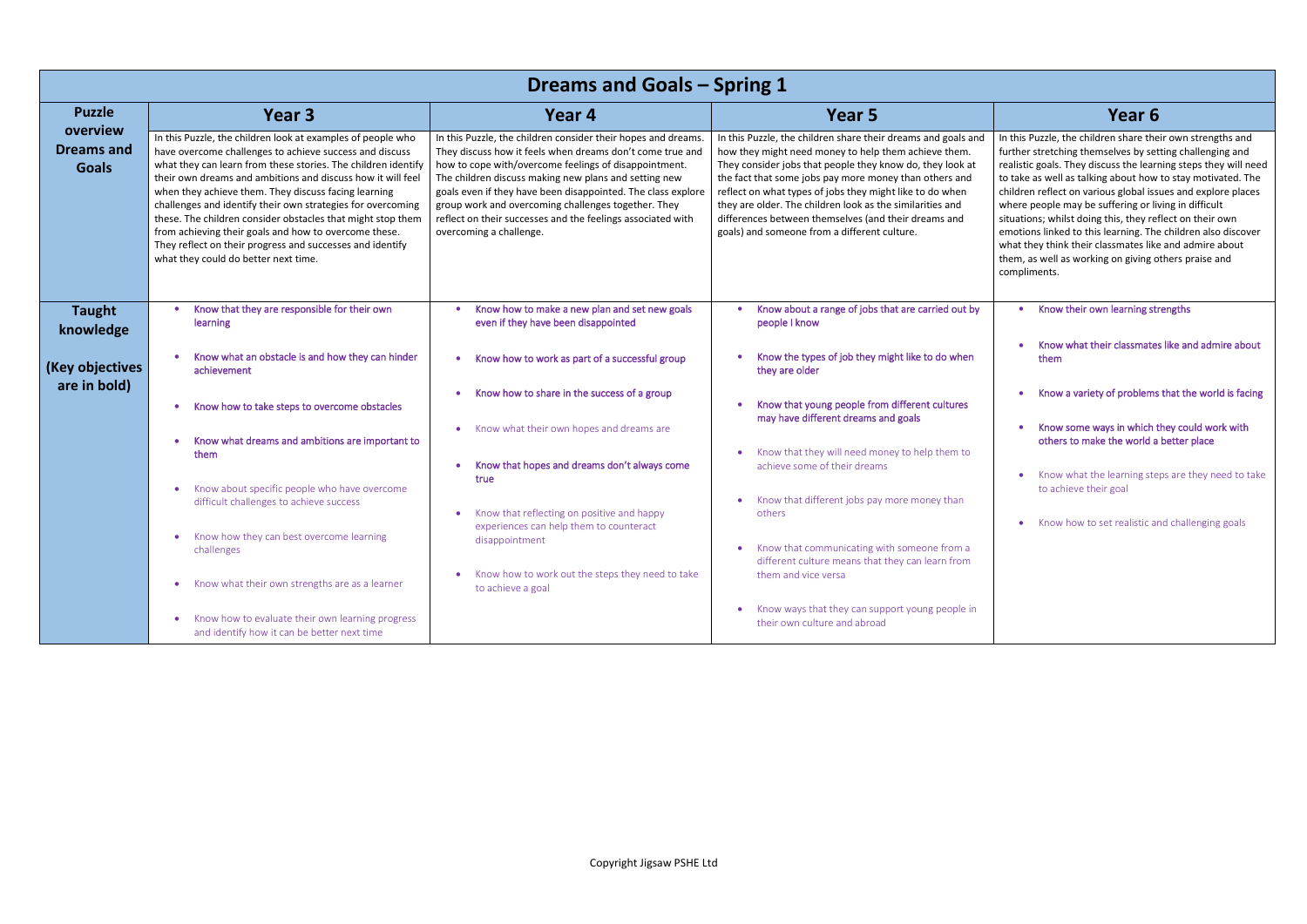| <b>Social and</b><br><b>Emotional</b><br><b>skills</b><br>(Key objectives<br>are in bold) | Can break down a goal into small steps<br>$\bullet$<br>Can manage feelings of frustration linked to facing<br>obstacles<br>Imagine how it will feel when they achieve their<br>dream/ambition<br>Recognise other people's achievements in<br>overcoming difficulties<br>Recognise how other people can help them to<br>achieve their goals<br>Can share their success with others<br>Can store feelings of success (in their internal<br>treasure chest) to be used at another time | Have a positive attitude<br>۰<br>Can identify the feeling of disappointment<br>Be able to cope with disappointment<br>$\bullet$<br>Can identify what resilience is<br>$\bullet$<br>Can identify a time when they have felt<br>disappointed<br>Can talk about their hopes and dreams and the<br>feelings associated with these<br>Help others to cope with disappointment<br>$\bullet$<br>Enjoy being part of a group challenge<br>$\bullet$<br>Can share their success with others<br>Can store feelings of success (in their internal<br>$\bullet$<br>treasure chest) to be used at another time | Verbalise what they would like their life to be like<br>when they are grown up<br>Appreciate the contributions made by people in<br>different jobs<br>Reflect on the differences between their own<br>learning goals and those of someone from a<br>different culture<br>Appreciate the differences between themselves<br>and someone from a different culture<br>Understand why they are motivated to make a<br>positive contribution to supporting others<br>Appreciate the opportunities learning and<br>education can give them |
|-------------------------------------------------------------------------------------------|-------------------------------------------------------------------------------------------------------------------------------------------------------------------------------------------------------------------------------------------------------------------------------------------------------------------------------------------------------------------------------------------------------------------------------------------------------------------------------------|---------------------------------------------------------------------------------------------------------------------------------------------------------------------------------------------------------------------------------------------------------------------------------------------------------------------------------------------------------------------------------------------------------------------------------------------------------------------------------------------------------------------------------------------------------------------------------------------------|-------------------------------------------------------------------------------------------------------------------------------------------------------------------------------------------------------------------------------------------------------------------------------------------------------------------------------------------------------------------------------------------------------------------------------------------------------------------------------------------------------------------------------------|
| <b>Vocabulary</b>                                                                         | Year 3<br>Consolidate KS1<br>Perseverance, Challenges, Success, Obstacles, Dreams,<br>Goals, Ambitions, Future, Aspirations, Garden, Decorate,<br>Enterprise, Design, Co-operation, Strengths, Motivated,<br>Enthusiastic, Excited, Efficient, Responsible, Frustration,<br>'Solve It Together' Technique, Solutions, Review, Learning,<br>Evaluate                                                                                                                                 | Year 4<br>Consolidate KS1 & Yr 3<br>Hope, Determination, Resilience, Positive attitude,<br>Disappointment, Fears, Hurts, Positive experiences, Plans,<br>Cope, Help, Self-belief, Motivation, Commitment, Enterprise                                                                                                                                                                                                                                                                                                                                                                              | Year <sub>5</sub><br>Consolidate KS1, Yrs 3 & 4<br>Feeling, Money, Grown Up, Adult, Lifestyle, Job, Career,<br>Profession, Money, Salary, Contribution, Society,<br>Determination, Motivation, Culture, Country, Sponsorship,<br>Communication, Support, Rallying, Team Work, Co-<br>operation, Difference                                                                                                                                                                                                                          |

| Understand why it is important to stretch the<br>boundaries of their current learning                                                                                                                                                         |
|-----------------------------------------------------------------------------------------------------------------------------------------------------------------------------------------------------------------------------------------------|
| Be able to give praise and compliments to other<br>people when they recognise that person's<br>achievements                                                                                                                                   |
| Empathise with people who are suffering or living in<br>difficult situations                                                                                                                                                                  |
| Set success criteria so that they know when they<br>have achieved their goal                                                                                                                                                                  |
| Recognise the emotions they experience when they<br>consider people in the world who are suffering or<br>living in difficult circumstances                                                                                                    |
| Year 6                                                                                                                                                                                                                                        |
| Consolidate KS1 & KS2                                                                                                                                                                                                                         |
| Learning, Stretch, Personal, Realistic, Unrealistic, Success,<br>Criteria, Learning steps, Global issue, Suffering, Concern,<br>Hardship, Sponsorship, Empathy, Motivation, Admire,<br>Respect, Praise, Compliment, Contribution, Recognition |

In this Puzzle, the children discuss taking responsibility for their own physical and emotional health and the choices linked to this. They learn about different types of drugs and the effects these can have on people's bodies. The children learn about exploitation as well as gang culture and the associated risks therin. They also learn about mental health/illness and that people have different attitudes towards this. They learn to recognise the triggers for and feelings of being stressed and that there are strategies they can use when they are feeling stressed.

| Healthy Me - Spring 2 |  |  |
|-----------------------|--|--|
|-----------------------|--|--|

| <b>Puzzle</b>                 | Year 3                                                                                                                                                                                                                                                                                                                                                                                                                                                                                                                                                                                                                                        | Year 4                                                                                                                                                                                                                                                                                                                                                                                                                                                                                                                                                       | Year 5                                                                                                                                                                                                                                                                                                                                                                                                                                                                                                                                                                                                                                           | Year 6                                                                                                                                                                                                                                                                                                                                                                                                            |
|-------------------------------|-----------------------------------------------------------------------------------------------------------------------------------------------------------------------------------------------------------------------------------------------------------------------------------------------------------------------------------------------------------------------------------------------------------------------------------------------------------------------------------------------------------------------------------------------------------------------------------------------------------------------------------------------|--------------------------------------------------------------------------------------------------------------------------------------------------------------------------------------------------------------------------------------------------------------------------------------------------------------------------------------------------------------------------------------------------------------------------------------------------------------------------------------------------------------------------------------------------------------|--------------------------------------------------------------------------------------------------------------------------------------------------------------------------------------------------------------------------------------------------------------------------------------------------------------------------------------------------------------------------------------------------------------------------------------------------------------------------------------------------------------------------------------------------------------------------------------------------------------------------------------------------|-------------------------------------------------------------------------------------------------------------------------------------------------------------------------------------------------------------------------------------------------------------------------------------------------------------------------------------------------------------------------------------------------------------------|
| overview<br><b>Healthy Me</b> | In this Puzzle, the children learn about the importance of<br>exercise and how it helps your body to stay healthy. They<br>also learn about their heart and lungs, what they do and<br>how they are very important. The children discover facts<br>about calories, fat and sugar; they discuss what each of<br>these are and how the amount they consume can affect<br>their health. The children learn about different types of<br>drugs, the ones you take to make you better, as well as<br>other drugs. The children consider things, places and<br>people that are dangerous and link this to strategies for<br>keeping themselves safe. | In this Puzzle, the children look at the friendship groups<br>that they are part of, how they are formed, how they have<br>leaders and followers and what role they play. The children<br>reflect on their friendships, how different people make<br>them feel and which friends they value the most. The<br>children also learn about smoking and its effects on health;<br>they do the same with alcohol and then look at the reasons<br>why people might drink or smoke. Finally, they learn about<br>peer pressure and how to deal with it successfully. | In this Puzzle, the children investigate the risks associated<br>with smoking and how it affects the lungs, liver and heart.<br>Likewise, they learn about the risks associated with alcohol<br>misuse. They are taught a range of basic first aid and<br>emergency procedures (including the recovery position)<br>and learn how to contact the emergency services when<br>needed. The children investigate how body types are<br>portrayed in the media, social media and celebrity culture.<br>They also learn about eating disorders and people's<br>relationships with food and how this can be linked to<br>negative body image pressures. | In this Puzzle, the children discuss ta<br>their own physical and emotional he<br>linked to this. They learn about diff<br>the effects these can have on peopl<br>learn about exploitation as well as g<br>associated risks therin. They also lea<br>health/illness and that people have<br>towards this. They learn to recognis<br>feelings of being stressed and that t<br>can use when they are feeling stres. |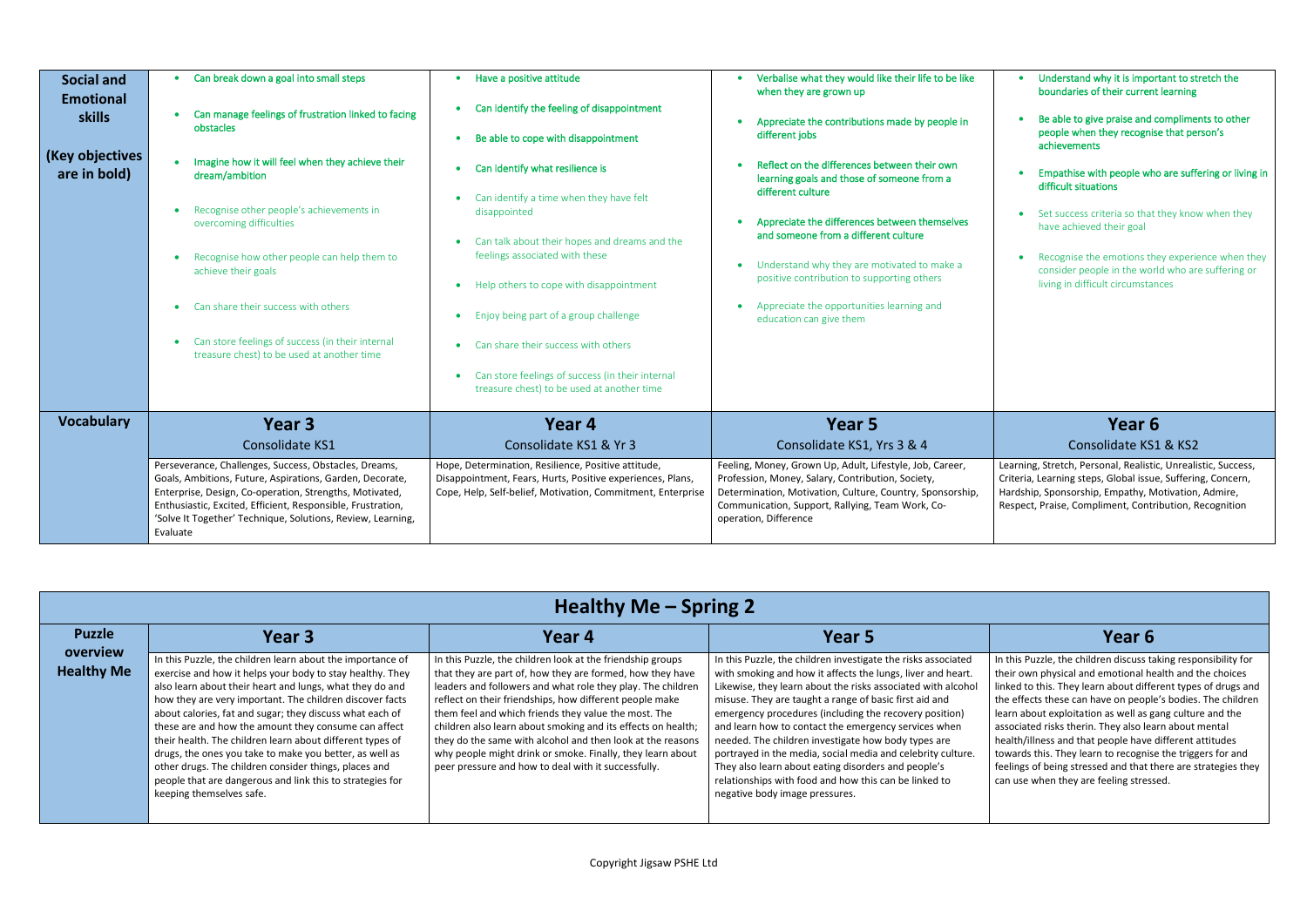| <b>Vocabulary</b>                               | Year 3<br>Consolidate KS1<br>Oxygen, Calories/kilojoules, Heartbeat, Lungs, Heart,<br>Fitness, Labels, Sugar, Fat, Saturated fat, Healthy, Drugs,<br>Attitude, Anxious, Scared, Strategy, Advice, Harmful, Risk,<br>Feelings, Complex, Appreciate, Body, Choice | Year 4<br>Consolidate KS1 & Yr 3<br>Friendship, Emotions, Relationships, Friendship groups,<br>Value, Roles, Leader, Follower, Assertive, Agree, Disagree,<br>Smoking, Pressure, Peers, Guilt, Advice, Alcohol, Liver,<br>Disease, Anxiety, Fear, Believe, Assertive, Opinion, Right,<br>Wrong | Year 5<br>Consolidate KS1, Yrs 3 & 4<br>Choices, Healthy behaviour, Unhealthy behaviour, Informed<br>decision, Pressure, Media, Influence, Emergency,<br>Procedure, Recovery position, Level-headed, Body image,<br>Media, Social media, Celebrity, Altered, Self-respect, | Year 6<br>Consolidate KS1 & KS2<br>Responsibility, Immunisation, Prevention, Drugs, Effects,<br>Prescribed, Unrestricted, Over-the-counter, Restricted,<br>Illegal, Volatile substances, 'Legal highs', Exploited,<br>Vulnerable, Criminal, Gangs, Pressure, Strategies,<br>Reputation, Anti-social behaviour, Crime, Mental health, |
|-------------------------------------------------|-----------------------------------------------------------------------------------------------------------------------------------------------------------------------------------------------------------------------------------------------------------------|------------------------------------------------------------------------------------------------------------------------------------------------------------------------------------------------------------------------------------------------------------------------------------------------|----------------------------------------------------------------------------------------------------------------------------------------------------------------------------------------------------------------------------------------------------------------------------|--------------------------------------------------------------------------------------------------------------------------------------------------------------------------------------------------------------------------------------------------------------------------------------------------------------------------------------|
|                                                 |                                                                                                                                                                                                                                                                 | Identify which people they most want to be friends<br>with                                                                                                                                                                                                                                     | choose to drink alcohol when they are older<br>Accept and respect themselves for who they are<br>$\bullet$<br>Be motivated to keep themselves healthy and<br>$\bullet$<br>happy                                                                                            | Recognise that people have different attitudes<br>towards mental health/illness                                                                                                                                                                                                                                                      |
|                                                 | Able to set themselves a fitness challenge<br>$\bullet$<br>Recognise what it feels like to make a healthy<br>$\bullet$<br>choice                                                                                                                                | be assertive<br>Recognise how different people and groups they<br>interact with impact on them                                                                                                                                                                                                 | Can make informed decisions about whether or not<br>$\bullet$<br>they choose to smoke when they are older<br>Can make informed decisions about whether they<br>$\bullet$                                                                                                   | with life's situations without using drugs<br>Identify ways that someone who is being exploited<br>could help themselves                                                                                                                                                                                                             |
| (Key objectives<br>are in bold)                 | Identify how they feel about drugs<br>$\bullet$<br>Can express how being anxious or scared feels                                                                                                                                                                | Can identify the feelings of anxiety and fear<br>associated with peer pressure<br>Can tap into their inner strength and know-how to                                                                                                                                                            | Recognise strategies for resisting pressure<br>$\bullet$<br>Can identify ways to keep themselves calm in an<br>emergency                                                                                                                                                   | Can use different strategies to manage stress and<br>pressure<br>Are motivated to find ways to be happy and cope                                                                                                                                                                                                                     |
| <b>Social and</b><br><b>Emotional</b><br>skills | Respect their own bodies and appreciate what they<br>do<br>Can take responsibility for keeping themselves and<br>others safe                                                                                                                                    | • Know some of the reasons some people drink alcohol<br>Can identify the feelings that they have about their<br>friends and different friendship groups<br>Recognise negative feelings in peer pressure<br>situations                                                                          | • Respect and value their own bodies<br>Can reflect on their own body image and know how<br>$\bullet$<br>important it is that this is positive                                                                                                                             | Are motivated to care for their own physical and<br>emotional health<br>Suggest strategies someone could use to avoid<br>being pressured                                                                                                                                                                                             |
|                                                 |                                                                                                                                                                                                                                                                 | Know some of the reasons some people start to<br>smoke                                                                                                                                                                                                                                         | Know what makes a healthy lifestyle<br>$\bullet$                                                                                                                                                                                                                           | Know why some people join gangs and the risk that<br>this can involve                                                                                                                                                                                                                                                                |
|                                                 | Know a range of strategies to keep themselves safe<br>• Know that their bodies are complex and need taking<br>care of                                                                                                                                           | • Know which friends they value most<br>• Know that they can take on different roles according<br>to the situation                                                                                                                                                                             | problems/disorders related to body image pressure<br>Know some of the risks linked to misusing alcohol,<br>including antisocial behaviour                                                                                                                                  | misuse<br>Know that some people can be exploited and made<br>to do things that are against the law                                                                                                                                                                                                                                   |
|                                                 | Know why their hearts and lungs are such important<br>organs                                                                                                                                                                                                    | Know what they think is right and wrong<br>• Know how different friendship groups are formed<br>and how they fit into them                                                                                                                                                                     | culture<br>promotes certain body types<br>Know the different roles food can play in people's<br>lives and know that people can develop eating                                                                                                                              | • Know that stress can be triggered by a range of things<br>• Know that being stressed can cause drug and alcohol                                                                                                                                                                                                                    |
|                                                 | Know that there are things, places and people that<br>can be dangerous<br>Know when something feels safe or unsafe                                                                                                                                              | Know ways to resist when people are putting<br>pressure on them                                                                                                                                                                                                                                | Know how to get help in emergency situations<br>Know that the media, social media and celebrity                                                                                                                                                                            | • Know about different types of drugs and their uses<br>• Know how these different types of drugs can affect<br>people's bodies, especially their liver and heart                                                                                                                                                                    |
| (Key objectives<br>are in bold)                 | Know that there are different types of drugs                                                                                                                                                                                                                    | Know the facts about alcohol and its effects on<br>health, particularly the liver                                                                                                                                                                                                              | Know how smoking tobacco affects the lungs, liver<br>and heart                                                                                                                                                                                                             | Know how to make choices that benefit their own<br>health and well-being                                                                                                                                                                                                                                                             |
| knowledge                                       | Know that the amount of calories, fat and sugar that<br>they put into their bodies will affect their health                                                                                                                                                     | Know the facts about smoking and its effects on<br>health                                                                                                                                                                                                                                      | recovery position<br>Know the health risks of smoking                                                                                                                                                                                                                      | Know what it means to be emotionally well                                                                                                                                                                                                                                                                                            |
| <b>Taught</b>                                   | Know how exercise affects their bodies                                                                                                                                                                                                                          | • Know that there are leaders and followers in groups                                                                                                                                                                                                                                          | Know basic emergency procedures, including the                                                                                                                                                                                                                             | • Know how to take responsibility for their own health                                                                                                                                                                                                                                                                               |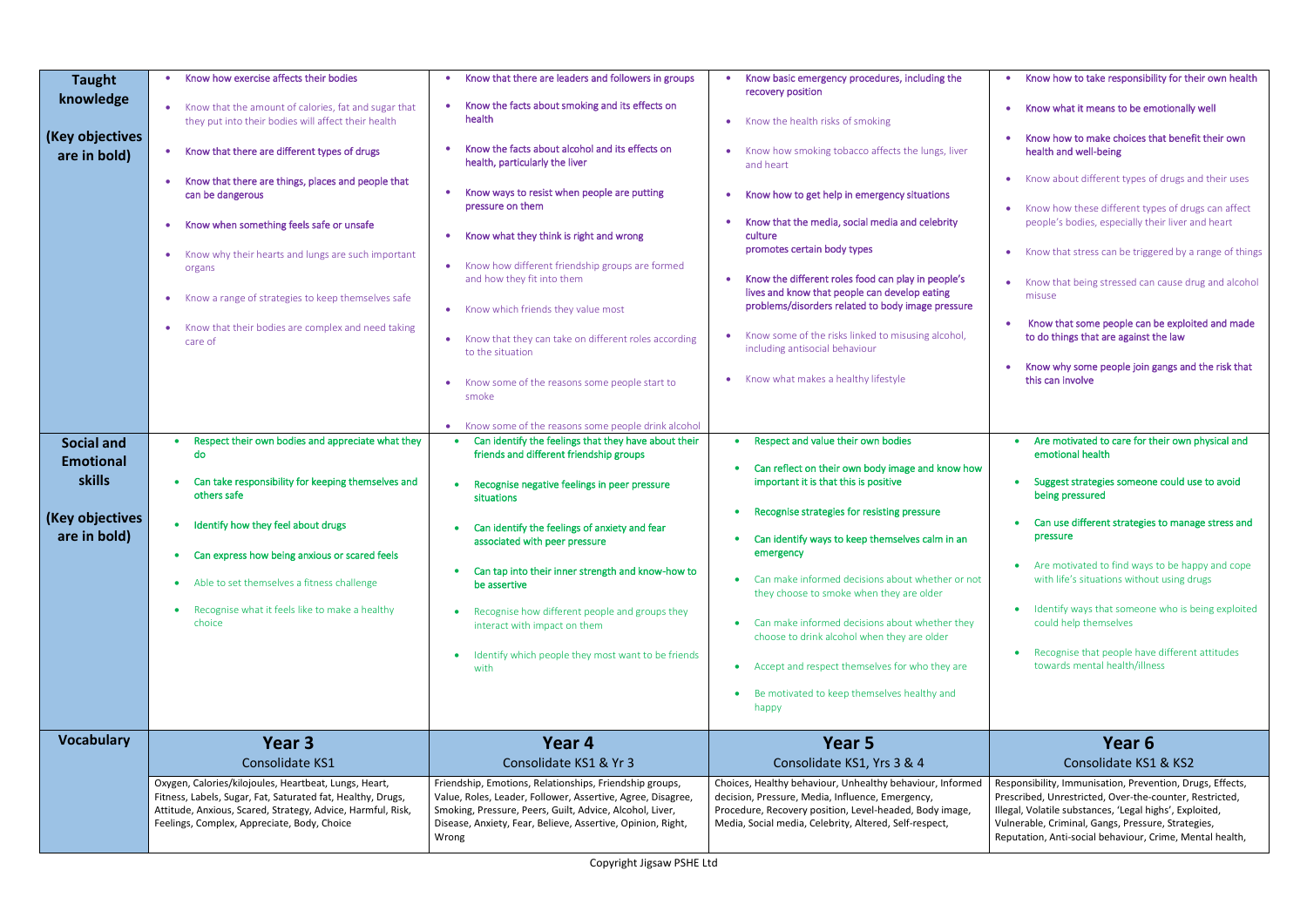Emotional health, Mental illness, Symptoms, Stress, Triggers, Strategies, Managing stress, Pressure

| <b>Relationships - Summer 1</b>         |                                                                                                                                                                                                                                                                                                                                                                                                                                                                                                                                                                                                                                                                                                                                                                                                                                                                                                                                                                                                                                                                                                        |                                                                                                                                                                                                                                                                                                                                                                                                                                                                                                                                                                                                                                                                                                                                                                                                                              |                                                                                                                                                                                                                                                                                                                                                                                                                                                                                                                                                                                                                                                                                                                                                                                                                                                                                                                                                                                                                                                                                                                                                                                                                                         |                                                                                                                                                                                                                                                                                                                                               |
|-----------------------------------------|--------------------------------------------------------------------------------------------------------------------------------------------------------------------------------------------------------------------------------------------------------------------------------------------------------------------------------------------------------------------------------------------------------------------------------------------------------------------------------------------------------------------------------------------------------------------------------------------------------------------------------------------------------------------------------------------------------------------------------------------------------------------------------------------------------------------------------------------------------------------------------------------------------------------------------------------------------------------------------------------------------------------------------------------------------------------------------------------------------|------------------------------------------------------------------------------------------------------------------------------------------------------------------------------------------------------------------------------------------------------------------------------------------------------------------------------------------------------------------------------------------------------------------------------------------------------------------------------------------------------------------------------------------------------------------------------------------------------------------------------------------------------------------------------------------------------------------------------------------------------------------------------------------------------------------------------|-----------------------------------------------------------------------------------------------------------------------------------------------------------------------------------------------------------------------------------------------------------------------------------------------------------------------------------------------------------------------------------------------------------------------------------------------------------------------------------------------------------------------------------------------------------------------------------------------------------------------------------------------------------------------------------------------------------------------------------------------------------------------------------------------------------------------------------------------------------------------------------------------------------------------------------------------------------------------------------------------------------------------------------------------------------------------------------------------------------------------------------------------------------------------------------------------------------------------------------------|-----------------------------------------------------------------------------------------------------------------------------------------------------------------------------------------------------------------------------------------------------------------------------------------------------------------------------------------------|
| <b>Puzzle</b>                           | Year 3                                                                                                                                                                                                                                                                                                                                                                                                                                                                                                                                                                                                                                                                                                                                                                                                                                                                                                                                                                                                                                                                                                 | Year 4                                                                                                                                                                                                                                                                                                                                                                                                                                                                                                                                                                                                                                                                                                                                                                                                                       | Year 5                                                                                                                                                                                                                                                                                                                                                                                                                                                                                                                                                                                                                                                                                                                                                                                                                                                                                                                                                                                                                                                                                                                                                                                                                                  | Year <sub>6</sub>                                                                                                                                                                                                                                                                                                                             |
| <b>Overview</b><br><b>Relationships</b> | In this Puzzle, children revisit family relationships and<br>identify the different expectations and roles that exist<br>within the family home. They identify why stereotypes can<br>be unfair and may not be accurate, e.g. Mum is the carer,<br>Dad goes to work. They also look at careers and why<br>stereotypes can be unfair in this context. They learn that<br>families should be founded on love, respect, appreciation,<br>trust and co-operation. Children are reminded about the<br>Solve it together technique for negotiating conflict<br>situations and the concept of a win-win outcome is<br>introduced.<br>Online relationships through gaming and apps are explored<br>and children are introduced to some rules for staying safe<br>online. Children also learn that they are part of a global<br>community and they are connected to others they don't<br>know in many ways, e.g. through global trade. They<br>investigate the wants and needs of other children who are<br>less fortunate and compare these with their own. Children's<br>universal rights are also revisited. | Learning in this year group starts focussing on the<br>emotional aspects of relationships and friendships. With<br>this in mind, children explore jealousy and loss/<br>bereavement. They identify the emotions associated with<br>these relationship changes, the possible reasons for the<br>change and strategies for coping with the change. The<br>children learn that change is a natural in relationships and<br>they will experience (or may have already experienced)<br>some of these changes. Children revisit skills of negotiation<br>particularly to help manage a change in a relationship. They<br>also learn that sometimes it is better if relationships end,<br>especially if they are causing negative feelings or they are<br>unsafe. Children are taught that relationship endings can be<br>amicable. | Children learn about the importance of self-esteem and<br>ways this can be boosted. This is important in an online<br>context as well as offline, as mental health can be damaged<br>by excessive comparison with others. This leads onto a<br>series of lessons that allow the children to investigate and<br>reflect upon a variety of positive and negative online/social<br>media contexts including gaming and social networking.<br>They learn about age-limits and also age-appropriateness.<br>Within these lessons, children are taught the SMARRT<br>internet safety rules and they apply these in different<br>situations. Risk, pressure and influences are revisited with a<br>focus on the physical and emotional aspects of identifying<br>when something online or in social media feels<br>uncomfortable or unsafe. Children are taught about<br>grooming and how people online can pretend to be<br>whoever they want. Rights, responsibilities and respect are<br>revisited with an angle on technology use. Screen time is<br>also discussed and children find ways to reduce their own<br>screen time. This Puzzle aims to help children to be more<br>discerning when viewing anything online or on social media. | In this Puzzle, the children learn mo<br>and how to take care of their own n<br>explore the grief cycle and its variou<br>the different causes of grief and los.<br>about people who can try to contro<br>over them. They investigate online :<br>judge if something is safe and helpf<br>about communicating with friends a<br>and safe way. |
| <b>Taught</b><br>knowledge              | Know that different family members carry out<br>different roles or have different responsibilities<br>within the family                                                                                                                                                                                                                                                                                                                                                                                                                                                                                                                                                                                                                                                                                                                                                                                                                                                                                                                                                                                | Know some reasons why people feel jealousy<br>Know that loss is a normal part of relationships                                                                                                                                                                                                                                                                                                                                                                                                                                                                                                                                                                                                                                                                                                                               | Know that there are rights and responsibilities in an<br>online community or social network                                                                                                                                                                                                                                                                                                                                                                                                                                                                                                                                                                                                                                                                                                                                                                                                                                                                                                                                                                                                                                                                                                                                             | Know that it is important to<br>mental health                                                                                                                                                                                                                                                                                                 |
| (Key                                    | Know some of the skills of friendship, e.g. taking<br>turns, being a good listener                                                                                                                                                                                                                                                                                                                                                                                                                                                                                                                                                                                                                                                                                                                                                                                                                                                                                                                                                                                                                     | Know that negative feelings are a normal part of<br>loss                                                                                                                                                                                                                                                                                                                                                                                                                                                                                                                                                                                                                                                                                                                                                                     | Know that there are rights and responsibilities<br>when playing a game online                                                                                                                                                                                                                                                                                                                                                                                                                                                                                                                                                                                                                                                                                                                                                                                                                                                                                                                                                                                                                                                                                                                                                           | Know ways that they can ta<br>mental health                                                                                                                                                                                                                                                                                                   |
| objectives<br>are in bold)              | Know some strategies for keeping themselves safe<br>online                                                                                                                                                                                                                                                                                                                                                                                                                                                                                                                                                                                                                                                                                                                                                                                                                                                                                                                                                                                                                                             | Know that sometimes it is better for a<br>friendship/relationship to end if it is causing<br>negative feelings or is unsafe                                                                                                                                                                                                                                                                                                                                                                                                                                                                                                                                                                                                                                                                                                  | Know that too much screen time isn't healthy<br>Know how to stay safe when using technology to<br>communicate with friends                                                                                                                                                                                                                                                                                                                                                                                                                                                                                                                                                                                                                                                                                                                                                                                                                                                                                                                                                                                                                                                                                                              | Know the stages of grief an<br>different types of loss that<br>Know that sometimes peop                                                                                                                                                                                                                                                       |
|                                         | Know that they and all children have rights<br>(UNCRC)<br>• Know that gender stereotypes can be unfair, e.g.                                                                                                                                                                                                                                                                                                                                                                                                                                                                                                                                                                                                                                                                                                                                                                                                                                                                                                                                                                                           | Know that jealousy can be damaging to<br>$\bullet$<br>relationships                                                                                                                                                                                                                                                                                                                                                                                                                                                                                                                                                                                                                                                                                                                                                          | Know that a personality is made up of many<br>$\bullet$<br>different characteristics, qualities and attributes                                                                                                                                                                                                                                                                                                                                                                                                                                                                                                                                                                                                                                                                                                                                                                                                                                                                                                                                                                                                                                                                                                                          | or control them<br>Know some of the dangers<br>$\bullet$                                                                                                                                                                                                                                                                                      |
|                                         | Mum is always the carer, Dad always goes to work<br>etc                                                                                                                                                                                                                                                                                                                                                                                                                                                                                                                                                                                                                                                                                                                                                                                                                                                                                                                                                                                                                                                | Know that memories can support us when we lose<br>$\bullet$<br>a special person or animal                                                                                                                                                                                                                                                                                                                                                                                                                                                                                                                                                                                                                                                                                                                                    | Know that belonging to an online community can<br>have positive and negative consequences                                                                                                                                                                                                                                                                                                                                                                                                                                                                                                                                                                                                                                                                                                                                                                                                                                                                                                                                                                                                                                                                                                                                               | Know how to use technolog<br>$\bullet$<br>to communicate with their                                                                                                                                                                                                                                                                           |
|                                         | Know how some of the actions and work of people<br>$\bullet$<br>around the world help and influence my life                                                                                                                                                                                                                                                                                                                                                                                                                                                                                                                                                                                                                                                                                                                                                                                                                                                                                                                                                                                            |                                                                                                                                                                                                                                                                                                                                                                                                                                                                                                                                                                                                                                                                                                                                                                                                                              |                                                                                                                                                                                                                                                                                                                                                                                                                                                                                                                                                                                                                                                                                                                                                                                                                                                                                                                                                                                                                                                                                                                                                                                                                                         |                                                                                                                                                                                                                                                                                                                                               |
|                                         | Know the lives of children around the world can be<br>different from their own                                                                                                                                                                                                                                                                                                                                                                                                                                                                                                                                                                                                                                                                                                                                                                                                                                                                                                                                                                                                                         |                                                                                                                                                                                                                                                                                                                                                                                                                                                                                                                                                                                                                                                                                                                                                                                                                              |                                                                                                                                                                                                                                                                                                                                                                                                                                                                                                                                                                                                                                                                                                                                                                                                                                                                                                                                                                                                                                                                                                                                                                                                                                         |                                                                                                                                                                                                                                                                                                                                               |

In this Puzzle, the children learn more about mental health and how to take care of their own mental well-being. They explore the grief cycle and its various stages, and discuss the different causes of grief and loss. The children learn about people who can try to control them or have power over them. They investigate online safety, learning how to judge if something is safe and helpful, as well as talking about communicating with friends and family in a positive and safe way.

- Know that it is important to take care of their own mental health
- Know ways that they can take care of their own mental health
- Know the stages of grief and that there are different types of loss that cause people to grieve
- Know that sometimes people can try to gain power or control them
- Know some of the dangers of being 'online'
- Know how to use technology safely and positively to communicate with their friends and family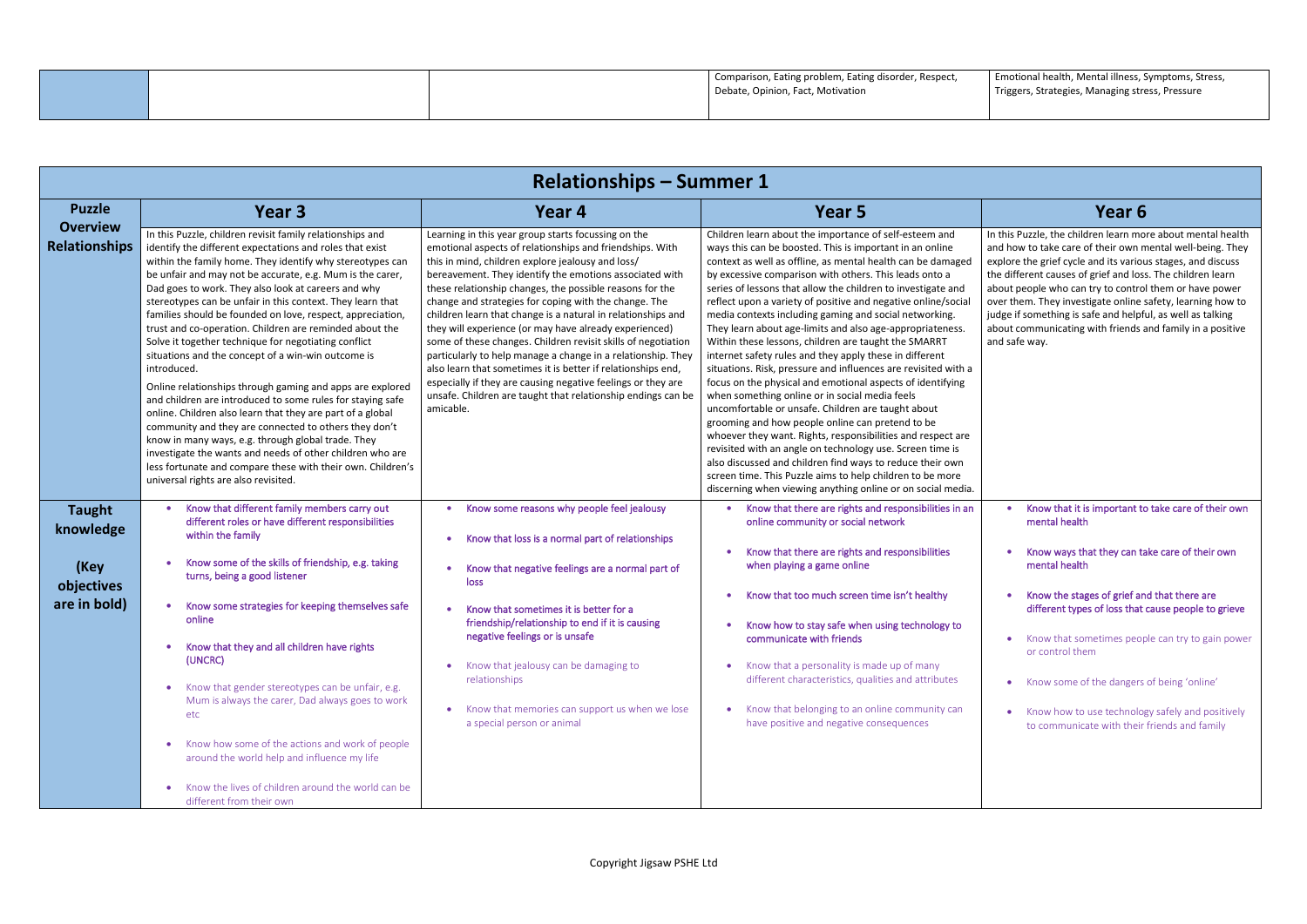| <b>Social and</b><br><b>Emotional</b><br><b>skills</b><br>(Key<br>objectives<br>are in bold) | Can identify the responsibilities they have within<br>their family<br>Know how to access help if they are concerned<br>about anything on social media or the internet<br>Can empathise with people from other countries<br>who may not have a fair job or are less fortunate<br>Understand that they are connected to the global<br>۰<br>community in many different ways<br>Can use Solve it together in a conflict scenario and<br>find a win-win outcome<br>Can identify similarities in children's rights around<br>٠<br>the world<br>Can identify their own wants and needs and how<br>these may be similar or different from other | Can identify feelings and emotions that accompany<br>jealousy<br>Can suggest positive strategies for managing<br>jealousy<br>Can identify people who are special to them and<br>$\bullet$<br>express why<br>Can identify the feelings and emotions that<br>$\bullet$<br>accompany loss<br>Can suggest strategies for managing loss<br>Can tell you about someone they no longer see<br>$\bullet$<br>Can suggest ways to manage relationship changes<br>$\bullet$<br>including how to negotiate | Can suggest strategies for building self-esteem of<br>themselves and others<br>Can identify when an online community/social<br>media group feels risky, uncomfortable, or unsafe<br>Can suggest strategies for staying safe online/<br>social media<br>Can say how to report unsafe online/social network<br>activity<br>Can identify when an online game is safe or unsafe<br>Can suggest ways to monitor and reduce screen<br>time<br>Can suggest strategies for managing unhelpful<br>pressures online or in social networks |
|----------------------------------------------------------------------------------------------|------------------------------------------------------------------------------------------------------------------------------------------------------------------------------------------------------------------------------------------------------------------------------------------------------------------------------------------------------------------------------------------------------------------------------------------------------------------------------------------------------------------------------------------------------------------------------------------------------------------------------------------|------------------------------------------------------------------------------------------------------------------------------------------------------------------------------------------------------------------------------------------------------------------------------------------------------------------------------------------------------------------------------------------------------------------------------------------------------------------------------------------------|---------------------------------------------------------------------------------------------------------------------------------------------------------------------------------------------------------------------------------------------------------------------------------------------------------------------------------------------------------------------------------------------------------------------------------------------------------------------------------------------------------------------------------|
| <b>Vocabulary</b>                                                                            | children in school and the global community<br>Year 3<br>Consolidate KS1<br>Men, Women, Unisex, Male, Female, Stereotype, Career,<br>Job, Role, Responsibilities, Respect, Differences, Similarities,<br>Conflict, Win-win, Solution, Solve-it-together, Problem-<br>solve, Internet, Social media, Online, Risky, Gaming, Safe,<br>Unsafe, Private messaging (pm), Direct messaging (dm),<br>Global, Communication, Fair trade, Inequality, Food<br>journey, Climate, Transport, Exploitation, Rights, Needs,<br>Wants, Justice, United Nations, Equality, Deprivation,<br>Hardship, Appreciation, Gratitude                            | Year 4<br>Consolidate KS1 & Yr 3<br>Relationship, Close, Jealousy, Emotions, Positive, Negative,<br>Loss, Shock, Disbelief, Numb, Denial, Guilt, Sadness, Pain,<br>Despair, Hope, Souvenir, Memento, Memorial, Acceptance,<br>Relief, Remember, Negotiate, Compromise, Loyal, Empathy,<br>Betrayal, Amicable, Love.                                                                                                                                                                            | Year <sub>5</sub><br>Consolidate KS1, Yrs 3 & 4<br>Personal attributes, Qualities, Characteristics, Self-esteem,<br>Unique, Comparison, Negative self-talk, Social media,<br>Online, Community, Positive, Negative, Safe, Unsafe, Rights,<br>Social network, Violence, Grooming, Troll, Gambling,<br>Betting, Trustworthy, Appropriate, Screen time, Physical<br>health, Mental health, Off-line, Social, Peer pressure,<br>Influences, Personal information, Passwords, Privacy,<br>Settings, Profile, SMARRT rules            |

- Recognise that people can get problems with their mental health and that it is nothing to be ashamed of
- Can help themselves and others when worried about a mental health problem
- Recognise when they are feeling grief and have strategies to manage them
- Demonstrate ways they could stand up for themselves and their friends in situations where others are trying to gain power or control
- Can resist pressure to do something online that might hurt themselves or others
- Can take responsibility for their own safety and well-being

## **Year 6** Consolidate KS1 & KS2

In this Puzzle, the children learn about puberty in boys and girls and the changes that will happen; they reflect on how they feel about these changes. The children also learn about childbirth and the stages of development of a baby, starting at conception. They explore what it means to be being physically attracted to someone and the effect this can have upon the relationship. They learn about different relationships and the importance of mutual respect and not pressuring/being pressured into doing something that they don't want to. The children also learn about self-esteem, why it is important and ways to develop it. Finally, they look at the transition to secondary school (or next class) and what they are looking forward to/are worried about and how they can prepare themselves mentally.

Mental health, Ashamed, Stigma, Stress, Anxiety, Support, Worried, Signs, Warning, Self-harm, Emotions, Feelings, Sadness, Loss, Grief, Denial, Despair, Guilt, Shock, Hopelessness, Anger, Bereavement, Coping strategies, Power, Control, Authority, Bullying, Script, Assertive, Risks, Pressure, Influences, Self-control, Real/fake, True/untrue, Assertiveness, Judgement, Communication, Technology, Power, Cyber-bullying, Abuse, Safety

| <b>Changing Me – Summer 2</b>    |                                                                                                                                                                                                                                                                                                                                                                                                                                                                                                                                                                                                                                                                                                                                                                                                                                                                                                                                                        |                                                                                                                                                                                                                                                                                                                                                                                                                                                                                                                                                                                                                                                                                                                                               |                                                                                                                                                                                                                                                                                                                                                                                                                                                                                                                                                                                                                                                                                                                                                                                                                                                                                                                                                                                                                                               |                                                                                                                                                                                                                                                                                                                                                                                                                                                                                                                                                                    |
|----------------------------------|--------------------------------------------------------------------------------------------------------------------------------------------------------------------------------------------------------------------------------------------------------------------------------------------------------------------------------------------------------------------------------------------------------------------------------------------------------------------------------------------------------------------------------------------------------------------------------------------------------------------------------------------------------------------------------------------------------------------------------------------------------------------------------------------------------------------------------------------------------------------------------------------------------------------------------------------------------|-----------------------------------------------------------------------------------------------------------------------------------------------------------------------------------------------------------------------------------------------------------------------------------------------------------------------------------------------------------------------------------------------------------------------------------------------------------------------------------------------------------------------------------------------------------------------------------------------------------------------------------------------------------------------------------------------------------------------------------------------|-----------------------------------------------------------------------------------------------------------------------------------------------------------------------------------------------------------------------------------------------------------------------------------------------------------------------------------------------------------------------------------------------------------------------------------------------------------------------------------------------------------------------------------------------------------------------------------------------------------------------------------------------------------------------------------------------------------------------------------------------------------------------------------------------------------------------------------------------------------------------------------------------------------------------------------------------------------------------------------------------------------------------------------------------|--------------------------------------------------------------------------------------------------------------------------------------------------------------------------------------------------------------------------------------------------------------------------------------------------------------------------------------------------------------------------------------------------------------------------------------------------------------------------------------------------------------------------------------------------------------------|
| <b>Puzzle</b><br><b>Overview</b> | Year 3                                                                                                                                                                                                                                                                                                                                                                                                                                                                                                                                                                                                                                                                                                                                                                                                                                                                                                                                                 | Year 4                                                                                                                                                                                                                                                                                                                                                                                                                                                                                                                                                                                                                                                                                                                                        | <b>Year 5</b>                                                                                                                                                                                                                                                                                                                                                                                                                                                                                                                                                                                                                                                                                                                                                                                                                                                                                                                                                                                                                                 | <b>Year 6</b>                                                                                                                                                                                                                                                                                                                                                                                                                                                                                                                                                      |
| <b>Changing Me</b>               | This Puzzle begins learning about babies and what they need to<br>grow and develop including parenting. Children are taught that it<br>is usually the female that carries the baby in nature. This leads<br>onto lessons where puberty is introduced. Children first look at<br>the outside body changes in males and females. They learn that<br>puberty is a natural part of growing up and that it is a process for<br>getting their bodies ready to make a baby when grown-up. Inside<br>body changes are also taught. Children learn that females have<br>eggs (ova) in their ovaries and these are released monthly. If<br>unfertilised by a male's sperm, it passes out of the body as a<br>period. Sexual intercourse and the birth of the baby are not<br>taught in this year group. Children discuss how they feel about<br>puberty and growing up and there are opportunities for them to<br>seek reassurance if anything is worrying them. | In this Puzzle, bodily changes at puberty are revisited<br>with some additional vocabulary, particularly around<br>menstruation. Sanitary health is taught, including<br>introducing pupils to different sanitary and personal<br>hygiene products. Conception and sexual intercourse<br>are introduced in simple terms so the children<br>understand that a baby is formed by the joining of an<br>ovum and sperm. They also learn that the ovum and<br>sperm carry genetic information that carry personal<br>characteristics. The Puzzle ends by looking at the<br>feelings associated with change and how to manage<br>these. Children are introduced to Jigsaw's Circle of<br>change model as a strategy for managing future<br>changes. | In this Puzzle, the children revisit self-esteem, self-image and<br>body image. They learn that we all have perceptions about<br>ourselves and others, and these may be right or wrong. They<br>also reflect on how social media and the media can promote<br>unhelpful comparison and how to manage this. Puberty is<br>revisited in further detail, explaining bodily changes in males<br>and females. Sexual intercourse is explained in slightly more<br>detail than in the previous year. Children are encouraged to<br>ask questions and seek clarification about anything they don't<br>understand. Further details about pregnancy are introduced<br>including some facts about the development of the foetus and<br>some simple explanation about alternative ways of<br>conception, e.g. IVF. Children learn that having a baby is a<br>personal choice. Details of contraceptive options and methods<br>are not taught as this is not age-appropriate. Reasons why<br>people choose to be in a romantic relationship and choose to | In this Puzzle, the children learn abo<br>girls and the changes that will happ<br>they feel about these changes. The<br>about childbirth and the stages of d<br>starting at conception. They explore<br>being physically attracted to someo<br>can have upon the relationship. The<br>relationships and the importance of<br>pressuring/being pressured into doi<br>don't want to. The children also lea<br>why it is important and ways to dev<br>at the transition to secondary schoo<br>what they are looking forward to/a<br>how they can prepare themselves n |
|                                  |                                                                                                                                                                                                                                                                                                                                                                                                                                                                                                                                                                                                                                                                                                                                                                                                                                                                                                                                                        |                                                                                                                                                                                                                                                                                                                                                                                                                                                                                                                                                                                                                                                                                                                                               |                                                                                                                                                                                                                                                                                                                                                                                                                                                                                                                                                                                                                                                                                                                                                                                                                                                                                                                                                                                                                                               |                                                                                                                                                                                                                                                                                                                                                                                                                                                                                                                                                                    |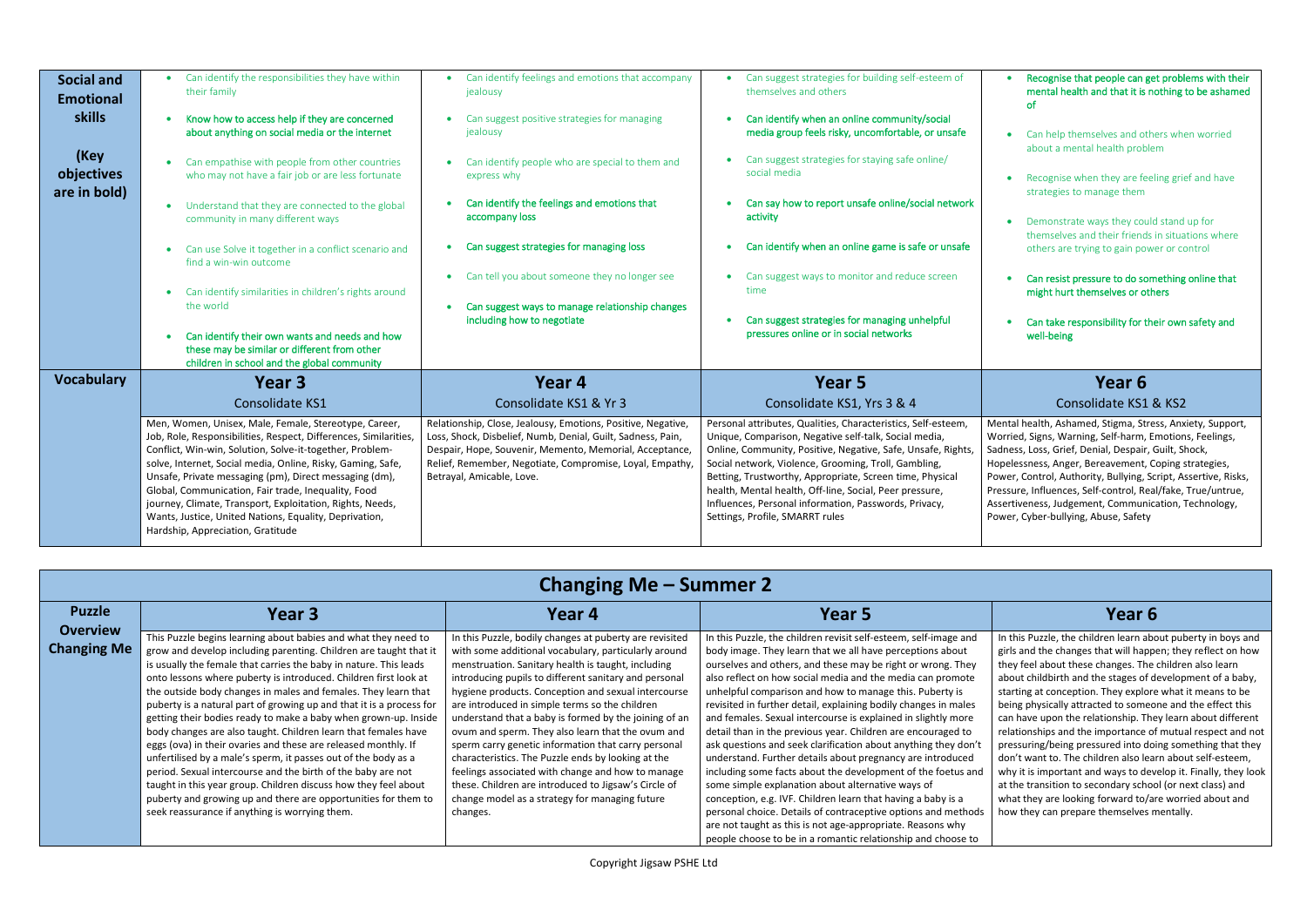| <b>Vocabulary</b>          | Year 3<br><b>Consolidate KS1</b>                                                                                         | Year 4<br>Consolidate KS1 & Yr 3                                                                           | Year 5<br>Consolidate KS1, Yrs 3 & 4                                                                                                                                                                                                                                                      |
|----------------------------|--------------------------------------------------------------------------------------------------------------------------|------------------------------------------------------------------------------------------------------------|-------------------------------------------------------------------------------------------------------------------------------------------------------------------------------------------------------------------------------------------------------------------------------------------|
|                            |                                                                                                                          |                                                                                                            | Can say who they can talk to if concerned about<br>$\bullet$<br>puberty or becoming a teenager/adult                                                                                                                                                                                      |
|                            | Can identify changes they are looking forward to in the<br>$\bullet$<br>next year                                        | change                                                                                                     | Can express how they feel about becoming a teenager<br>$\bullet$                                                                                                                                                                                                                          |
|                            | a family                                                                                                                 | Can apply the circle of change model to<br>themselves to have strategies for managing                      | they are an adult                                                                                                                                                                                                                                                                         |
|                            | Can describe the emotions that a new baby can bring to                                                                   | they are worried                                                                                           | Can express how they feel about having children when                                                                                                                                                                                                                                      |
|                            | laundry<br>Can express how they feel about babies                                                                        | Can say who they can talk to about puberty if                                                              | Can express how they feel about having a romantic<br>relationship when they are an adult                                                                                                                                                                                                  |
| are in bold)               | Can identify stereotypical family roles and challenge<br>these ideas, e.g. it may not always be Mum who does the         | Can express how they feel about having<br>children when they are grown up                                  | Can ask questions about puberty to seek clarification                                                                                                                                                                                                                                     |
| (Key<br>objectives         | changes they are more anxious about                                                                                      | Have strategies for managing the emotions<br>relating to change                                            | Recognise that puberty is a natural process that<br>happens to everybody and that it will be OK for them                                                                                                                                                                                  |
| <b>skills</b>              | any worries<br>Can suggest ways to help them manage feelings during                                                      | Can express any concerns they have about<br>puberty                                                        | Can suggest ways to boost self-esteem of self and<br>others                                                                                                                                                                                                                               |
| <b>Emotional</b>           | Can say who they can talk to about puberty if they have                                                                  | that of others                                                                                             | others' self-image and body image                                                                                                                                                                                                                                                         |
| <b>Social and</b>          | Can express how they feel about puberty                                                                                  | Can appreciate their own uniqueness and                                                                    | Can celebrate what they like about their own and                                                                                                                                                                                                                                          |
|                            | Know some of the changes that happen between being a<br>baby and a child                                                 | Know that change is a normal part of life and<br>that some cannot be controlled and have to<br>be accepted |                                                                                                                                                                                                                                                                                           |
|                            | Know that babies need love and care from their<br>parents/carers                                                         | Know that personal hygiene is important<br>during puberty and as an adult                                  |                                                                                                                                                                                                                                                                                           |
|                            | Know that in humans a mother carries the baby in her<br>uterus (womb) and this is where it develops                      | Know that change can bring about a range of<br>different emotions                                          |                                                                                                                                                                                                                                                                                           |
|                            | Know that in nature it is usually the female that carries<br>the baby                                                    | at puberty                                                                                                 | can be right or wrong                                                                                                                                                                                                                                                                     |
|                            | Know that in animals and humans lots of changes happen<br>between conception and growing up                              | a baby<br>Know how the female and male body change                                                         | changes and also brings growing responsibility<br>Know what perception means and that perceptions                                                                                                                                                                                         |
|                            | during puberty                                                                                                           | Know the names of the different internal and<br>external body parts that are needed to make                | Know that becoming a teenager involves various                                                                                                                                                                                                                                            |
| objectives<br>are in bold) | during puberty<br>Know some of the changes on the inside that happen                                                     | Know that babies are made by a sperm<br>joining with an ovum                                               | Know that some people need help to conceive and<br>might use IVF                                                                                                                                                                                                                          |
| (Key                       | Know some of the outside body changes that happen                                                                        | brought about by an ovum joining with a<br>sperm                                                           | after themselves physically and emotionally<br>Know that sexual intercourse can lead to conception                                                                                                                                                                                        |
| <b>Taught</b><br>knowledge | Know that the male and female body needs to change at<br>puberty so their bodies can make babies when they are<br>adults | Know that personal characteristics are<br>inherited from birth parents and this is                         | Know how girls' and boys' bodies change during<br>$\bullet$<br>puberty and understand the importance of looking                                                                                                                                                                           |
|                            |                                                                                                                          |                                                                                                            | a teenager means for them with an increase in freedom, rights<br>and responsibilities. They also consider the perceptions that<br>surround teenagers and reflect whether they are always<br>accurate, e.g. teenagers are always moody; all teenagers have<br>a boyfriend/girlfriend, etc. |
|                            |                                                                                                                          |                                                                                                            | have a baby are also explored. Children look at what becoming                                                                                                                                                                                                                             |

|                       | Know how girls' and boys' bodies change during                                                                                                                                  |  |  |
|-----------------------|---------------------------------------------------------------------------------------------------------------------------------------------------------------------------------|--|--|
|                       | puberty and understand the importance of looking<br>after themselves physically and emotionally                                                                                 |  |  |
|                       | Know how a baby develops from conception<br>through the nine months of pregnancy and how it<br>is born                                                                          |  |  |
|                       | Know how being physically attracted to someone<br>changes the nature of the relationship                                                                                        |  |  |
|                       | Know the importance of self-esteem and what they<br>can do to develop it                                                                                                        |  |  |
|                       | Know what they are looking forward to and what<br>they are worried about when thinking about<br>transition to secondary school/moving to their next<br>class                    |  |  |
|                       |                                                                                                                                                                                 |  |  |
|                       |                                                                                                                                                                                 |  |  |
|                       | Recognise ways they can develop their own self-<br>esteem                                                                                                                       |  |  |
|                       | Can express how they feel about the changes that<br>will happen to them during puberty                                                                                          |  |  |
|                       | Understand that mutual respect is essential in a<br>boyfriend/girlfriend relationship and that they<br>shouldn't feel pressured into doing something that<br>they don't want to |  |  |
|                       | Recognise how they feel when they reflect on the<br>development and birth of a baby                                                                                             |  |  |
|                       | Can celebrate what they like about their own and<br>others' self-image and body image                                                                                           |  |  |
|                       | Use strategies to prepare themselves emotionally<br>for the transition (changes) to secondary school                                                                            |  |  |
|                       | Year <sub>6</sub>                                                                                                                                                               |  |  |
| Consolidate KS1 & KS2 |                                                                                                                                                                                 |  |  |